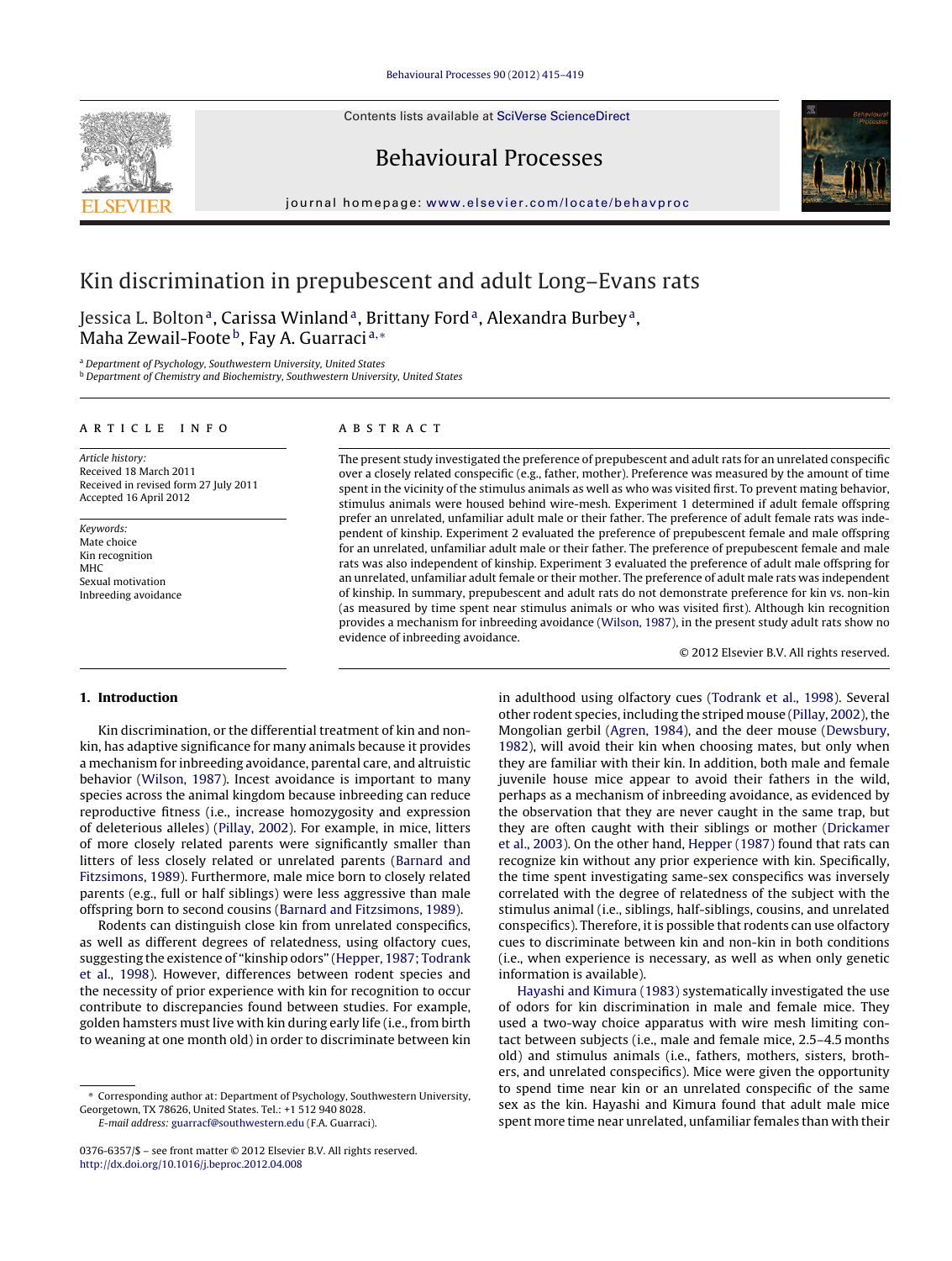litter sisters or mother. In contrast, adult female mice spent equal time near unrelated and related (i.e., brothers or father) males. In addition, both male and female mice showed no preference for unrelated conspecifics over their same-sex parents (i.e., males for father and females for mother). From their results, they concluded that adult male mice, rather than adult females, are the sex responsible for inbreeding avoidance in populations of mice containing close relatives. However, it was noted that female mice may be more sensitive to kinship under specific circumstances, because others have found that female mice prefer an unrelated, unfamiliar male to their father when they lived with their father until adulthood or at least until weaning ([Gilder](#page-4-0) [and](#page-4-0) [Slater,](#page-4-0) [1978;](#page-4-0) [Yanai](#page-4-0) [and](#page-4-0) [McClearn,](#page-4-0) [1972\).](#page-4-0)

[Hepper](#page-4-0) [\(1986\)](#page-4-0) conducted a similar kin recognition study using rat pups. He used a two-way choice test to determine the preference of pre-weanling male and female rat pups (starting when pups were 10 days old) for stimulus animals, which consisted of their mother vs. an unrelated female in the first experiment, and their father vs. an unrelated male in the second experiment. During tests, fans at either end of a T-maze blew odors of stimulus animals, housed behind wire mesh, toward the pup in the center of the maze. Subjects were tested daily until the pups were 22 days old (age of weaning). Preference was operationally defined as the stimulus animal the subject visited first. In the first experiment, pups visited their mother first instead of an unrelated female for the duration of the experiment (days 10–22). However, in the second experiment 10–14 day old pups visited their father first, even if they had never seen him before. When the pups were 18–22 days old, they switched to visit the unrelated male first (if they had lived with their father throughout the experiment) or had no significant preference (if they had no previous experience with their father). Hepper concluded from this experiment that rat pups, not surprisingly, prefer the odors of their mother while they are still suckling. Furthermore, rat pups use olfactory cues to recognize their father, even if they have had no previous experience with him. The fact that very young pups prefer their father and then switch or lose this preference, suggests that there is a developmental aspect to paternal recognition in rat pups. Hepper hypothesized that paternal recognition by young rat pups may be advantageous or adaptive because it is not uncommon for adult male rats to kill unrelated neonatal pups and even preweanling pups [\(Paul](#page-4-0) [and](#page-4-0) [Kupferschmidt,](#page-4-0) [1975\).](#page-4-0) Similarly, young female mice avoid odors of adult male rats, but as they mature, their preference changes to be attracted to adult male odors, reflecting their increasing sexual motivation ([Drickamer](#page-4-0) [and](#page-4-0) [Brown,](#page-4-0) [1998\).](#page-4-0)

The present study was designed to investigate whether prepubescent female and male rats (24–25 days old) or adult female and male rats (38–41 days old) can discriminate between a parent and an unrelated stimulus animal in a two-way choice test. Although [Hepper](#page-4-0) [\(1986\)](#page-4-0) investigated the preference of preweanling rat pups, to the best of our knowledge, the present study is the first to report on the preference of older rats for their mother or father vs. non-kin. Preference for kin vs. non-kin was determined using two measures of preference (i.e., time spent in the vicinity of stimulus animals; stimulus animal visited first) in two different age groups of rats (i.e., adult, prepubescent). Understanding kin discrimination provides insight into the factors that may contribute to reproductive success of rats and what role preference has on mate choice and the evolution of rats.

## **2. Methods**

#### 2.1. Production of offspring for kin discrimination experiments

Nine sexually naïve female Long–Evans rats (200–300 g) and 18 sexually experienced male Long–Evans rats (400–600 g) were

purchased from Harlan Sprague-Dawley (Indianapolis, IN) and used to produce offspring as subjects in the present study. None of the purchased animals were related to one another. All rats were housed in hanging plastic cages with aspen wood shavings for bedding and food and water available ad libitum. Male rats were housed in pairs upon arrival from Harlan. Female rats were housed three to a cage until successful mating and then they were housed individually. All rats were weighed weekly. Temperature and humidity in the rat colony room were monitored, and the lights were maintained on a reversed 12:12 h light-dark cycle (lights off at 10:00 a.m.). All experiments were conducted during the dark cycle under dim red light.

Following successful mating, female rats were monitored daily for signs of pregnancy and parturition. All of the females became pregnant and gave birth approximately 22 days after mating, at which time pups were counted. Pups were weaned and separated by sex at 21 days old.

#### 2.2. Behavioral procedure

# 2.2.1. Kin Discrimination Experiment 1: adult female offspring and fathers

Experimental subjects included 28 sexually naïve, adult (38–41 days old) female offspring from 7 litters (described above in Section 2.1). Stimulus animals consisted of two age-matched, unfamiliar male rats, one of which was the father for each subject.

#### 2.2.2. Acclimation

All subjects were habituated to the two-way choice apparatus on two separate occasions, for 15 min each session, prior to any behavioral testing. Each two-way choice apparatus consisted of a Plexiglas arena (101.0 cm  $\log x$  32.0 cm height  $\times$  37.0 cm wide) divided into three equal compartments using clear Plexiglas dividers. Each of the dividers had a 5.0 cm hole in each of the two bottom corners. Wood shavings covered the floor of each compartment. Each experimental subject was placed into the chamber alone and allowed to freely explore the three compartments.

#### 2.2.3. Hormones

All adult female offspring received 10.0  $\mu$ g of estradiol benzoate (EB) 48 h and 1.0 mg of progesterone (P) 4 h before each mating test. Hormones were dissolved in a sesame seed oil vehicle and administered subcutaneously in the flank. These doses of EB and P have been shown to produce high levels of sexual receptivity in ovariectomized rats ([Zipse](#page-4-0) et [al.,](#page-4-0) [2000\).](#page-4-0) Hormones were administered to adult female experimental subjects in the present study to synchronize the estrous cycles of the naturally cycling females so they would all be in behavioral estrous on the day of the kin preference test. Consequently, all adult female offspring were sexually receptive on the day of the kin preference test. All hormones were purchased from the Sigma Chemical Company (St. Louis, MO).

#### 2.2.4. Kin preference test

Stimulus animals (father and unrelated male rat) were placed in either of the outer compartments of the two-way choice apparatus, but behind wire mesh partitions (30.5 cm wide  $\times$  35.6 cm height), which were positioned 15 cm from each of the clear Plexiglas dividers. These wire mesh partitions allowed the transmission of visual, auditory, and olfactory cues, but prohibited mating or physical contact with the male stimulus animals. The experimental subjects were placed in the apparatus and confined to the center compartment with opaque dividers blocking their view ofthe stimulus animals. Five min after the experimental subjects had been placed in the apparatus, the opaque dividers were removed and the test started. Observers, who were unaware of the genetic relationship between subjects and stimulus animals, sat approximately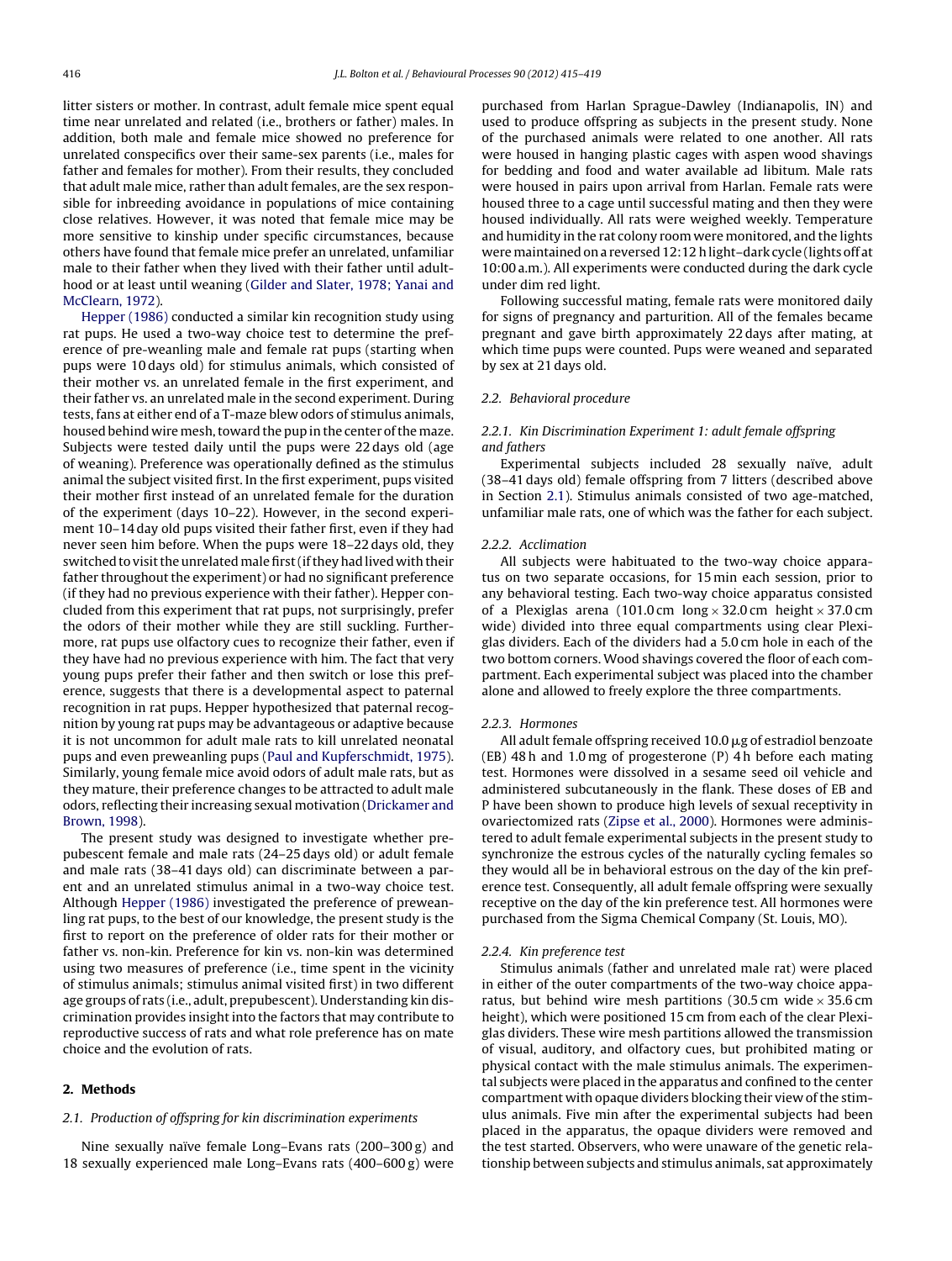1.0 m in front of the arenas. A stopwatch was used to record each time the subject entered and exited the two side compartments. Subsequently, time spent within each of the side compartments that housed the stimulus animals was calculated, so time with kin vs. non-kin could be computed (similar to [Hayashi](#page-4-0) [and](#page-4-0) [Kimura,](#page-4-0) [1983\).](#page-4-0) The male that was visited first (similar to [Hepper,](#page-4-0) [1986\)](#page-4-0) was also recorded. All entries and exits were recorded by trained observers (with inter-rater reliability ranging between 98 and 100% with the P.I.). After 10 min of testing, the opaque dividers were replaced and the rats were returned to their home cages. The entire apparatus was cleaned with Windex® (approximately 5% isopropanol), allowed to dry, and fresh bedding was added between each test. Because all rats within a litter were tested, the same pairs of male rats were used for multiple tests. The location (left or right) of each male stimulus animal alternated randomly between each test.

## 2.2.5. Kin Discrimination Experiment 2: prepubescent offspring and fathers

To determine if sexual maturity is critical for kin discrimination, prepubescent offspring were observed in a kin discrimination test identical to the test described in Experiment 1. Experimental subjects consisted of 46 prepubescent (24–25 days old) female ( $n = 21$ ) and male  $(n=25)$  offspring from 5 litters. Stimulus animals consisted of two age-matched, unfamiliar male rats, one of which was the father for each subject. No hormones were administered to prepubescent female offspring and vaginal opening was inspected on the day of testing to confirm that the females had not experienced puberty. All behavioral procedures were identical to Experiment 1.

## 2.2.6. Kin Discrimination Experiment 3: adult male offspring and mothers

To determine if adult male offspring discriminate between their mother and an unrelated unfamiliar female, sexually naïve, adult male offspring ( $n = 22$ ) from 6 litters were observed in a kin preference test identical to Experiment 1. However, in Experiment 3, stimulus animals consisted of the mother and an unrelated, unfamiliar, age-matched female.

#### 2.3. Data analysis

For all experiments, a repeated measures analysis of variance (ANOVA) was calculated to determine whether the experimental subjects within each litter spentmore time with their parent(father or mother) or with an unrelated, unfamiliar conspecific (same sex as parent). The within-subject factor was kinship (time with kin vs. time with non-kin) and the between-subjects factor was litter (each litter had at least 4 pups/litter). Each group of experimental subjects was analyzed separately (adult female, prepubescent female, prepubescent male and adult male). Chi-square goodness of fit tests were conducted to determine if the number of rats in each group who visited their parent first differed significantly from the number that would be expected by chance.

## **3. Results**

# 3.1. Kin Discrimination Experiment 1: adult female offspring and fathers

In a two-way choice test, adult female offspring did not spend more time with an age-matched, unrelated male than with their father (see Fig. 1, top). A repeated measures ANOVA failed to find a significant main effect of time with kin vs. non-kin  $(F(1, 21) = 2.18$ ,  $p > 0.05$ ). Neither a main effect of litter ( $F(6, 21) = 2.36$ ,  $p > 0.05$ ), nor an interaction between litter and time spent with kin vs. non-kin  $(F(6, 21) = 0.24, p > 0.05)$  was significant. Furthermore, 14 of the 28



**Fig. 1.** (Top) Adult female offspring did not spend significantly more time near an unrelated, unfamiliar male rat than their father. Adult male offspring did not spend significantly more time near an unrelated, unfamiliar female rat than their mother. (Bottom) Prepubescent female offspring did not spend significantly more time near their father than an unrelated, unfamiliar male rat; nor did prepubescent male offspring spend significantly more time near their father than an unrelated, unfamiliar, male rat. Means are reported ±standard error.

adult female offspring visited an unrelated male first, which was not significantly different from what would be expected by chance  $(\chi^2(1)$  < 1.0, p > 0.05).

## 3.2. Kin Discrimination Experiment 2: prepubescent offspring and fathers

In a two-way choice test, prepubescent female offspring did not spend more time with an age-matched, unrelated, unfamiliar male than with their father (see Fig. 1, bottom). A repeated measures ANOVA failed to find a significant main effect of time with kin vs. non-kin  $(F(1, 16) = 0.11, p > 0.05)$ . Neither a main effect of litter ( $F(4, 16) = 0.30$ ,  $p > 0.05$ ), nor an interaction between litter and time spent with kin vs. non-kin  $(F(4, 16) = 0.10, p > 0.05)$  was significant. Furthermore, 14 of 21 prepubescent female offspring visited an unrelated male rat first, which was not significantly different from what would be expected by chance  $(\chi^2(1) = 2.91, p > 0.05)$ .

In a two-way choice test, prepubescent male offspring did not spend more time with an age-matched, unrelated, unfamiliar male then their father (see Fig. 1 bottom). A repeated measures ANOVA failed to find a significant main effect of time with kin vs. nonkin ( $F(1, 20) = 0.66$ ,  $p > 0.05$ ). Neither a main effect of litter ( $F(4, 4)$ )  $20$ ) = 2.36,  $p > 0.05$ ), nor an interaction between litter and time spent with kin vs. non-kin  $(F(4, 20) = 1.25, p > 0.05)$  was significant. Furthermore, 16 of 25 prepubescent male offspring visited an unrelated male rat first, which was not significantly different from what would be expected by chance  $(\chi^2(1) < 1.0, p > 0.05)$ .

## 3.3. Kin Discrimination Experiment 3: adult male offspring and mothers

In a two-way choice test, adult males did not spend significantly more time with an age-matched, unrelated, unfamiliar female than with their mother (see Fig. 1,top). A repeated measures ANOVA failed to find a significant main effect of time with kin vs.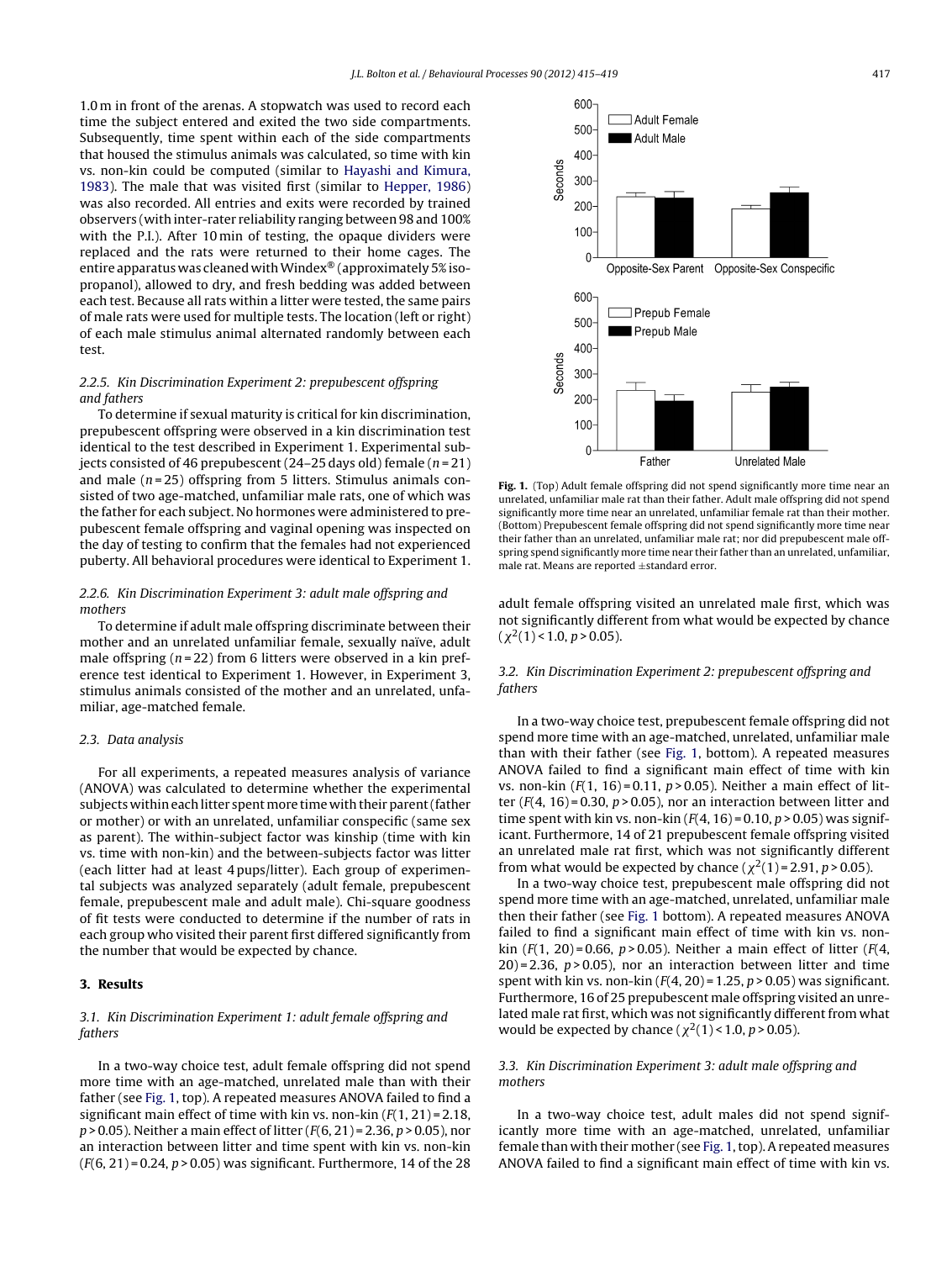non-kin  $(F(1, 16) = 0.01, p > 0.05)$ . Neither a main effect of litter  $(F(5,$  $16$ ) = 0.46,  $p > 0.05$ ), nor an interaction between litter and time spent with kin vs. non-kin  $(F(5, 16) = 0.53, p > 0.05)$  was significant. Furthermore, 11 of the 22 adult male offspring visited an unrelated, unfamiliar female first, which was not significantly different from what would be expected by chance ( $\chi^2(1)$  < 1.0, p > 0.05).

#### **4. Discussion**

Adult female offspring, as well as prepubescent female and male offspring, spent a similar amount of time with their father and an age-matched, unrelated, unfamiliar male rat. When preference was based on which stimulus animal was visited first, kinship still failed to predict preference in offspring. Finally, adult male offspring did not spend significantly more time with an age-matched, unrelated, unfamiliar female than their mother, nor were adult male offspring more likely to visit an unrelated, unfamiliar female first.

The failure of adult female offspring to prefer an unrelated, unfamiliar male to their father is consistent with the results from a study of kin discrimination in adult female mice ([Hayashi](#page-4-0) [and](#page-4-0) [Kimura,](#page-4-0) [1983\).](#page-4-0) When adult female mice had no previous experience with their father, they displayed no preference for an unrelated, unfamiliar male mouse over their father ([Hayashi](#page-4-0) [and](#page-4-0) [Kimura,](#page-4-0) [1983\).](#page-4-0) Only female mice who lived with their fathers until adulthood or at least until weaning preferred an unrelated, unfamiliar male to their father [\(Gilder](#page-4-0) [and](#page-4-0) [Slater,](#page-4-0) [1978;](#page-4-0) [Yanai](#page-4-0) [and](#page-4-0) [McClearn,](#page-4-0) [1972\).](#page-4-0) [Pillay](#page-4-0) [\(2002\)](#page-4-0) proposed that kin recognition and inbreeding avoidance between fathers and daughters is related to the type of mating system and the presence or absence of paternal care in a species. Therefore, father–daughter inbreeding is commonplace in polygynandrous rodents or species that lack paternal care, such as meadow voles, vlei rats, and prairie deer mice, whereas monogamous prairie voles and pine voles display paternal care as well as inbreeding avoidance [\(Pillay,](#page-4-0) [2002\).](#page-4-0) This theory would explain why sexually receptive adult female Norway rats, which are also polygyandrous rodents, did not display any evidence of kin discrimination in the present study.

Based on the present study as well as observations in preweanling rat pups ([Hepper,](#page-4-0) [1986\),](#page-4-0) we are proposing a developmental timeline for paternal kinship discrimination in female rats. Female offspring prefer their father when they are 10–14 days old [\(Hepper,](#page-4-0) [1986\),](#page-4-0) switch to a preference for an unrelated male (only if they were familiar with their father) or no preference when they are 18–22 days old [\(Hepper,](#page-4-0) [1986\),](#page-4-0) and then lose their preference for kin vs. non-kin around 24–25 days old (after weaning, but before puberty). This developmental timeline may reduce the risk of infanticide by unrelated males in very young animals but allow for father–daughter inbreeding when offspring reach sexual maturity.

Prepubescent male offspring displayed no preference for an unrelated, unfamiliar male or their father. Although no one has previously reported paternal preference in prepubescent male rats, [Hayashi](#page-4-0) [and](#page-4-0) [Kimura](#page-4-0) [\(1983\)](#page-4-0) found that adult male mice displayed no preference for their father over an unrelated, unfamiliar male mouse. [Gilder](#page-4-0) [and](#page-4-0) [Slater](#page-4-0) [\(1978\)](#page-4-0) reported that adult male mice spent slightly less time investigating the odors of an unrelated adult male mouse than their brother, although this result was only a trend. However, juvenile male rodents have been shown to prefer dominant males to subordinate males, independent of kinship. For example, juvenile male mice (21–48 days old) investigated the urine marks of dominant adult male mice significantly more than subordinate male mice [\(Hurst,](#page-4-0) [1990\).](#page-4-0) For a prepubescent male rat, interacting more frequently with a dominant male rat may be beneficial for protection, social affiliation, or food availability [\(Pellis](#page-4-0)

et [al.,](#page-4-0) [1993\),](#page-4-0) independent of kinship. On the other hand, identifying and avoiding a dominant male may also be beneficial if the dominant male is overly aggressive ([Hurst,](#page-4-0) [1990\).](#page-4-0)

However, unlike adult male mice [\(Hayashi](#page-4-0) [and](#page-4-0) [Kimura,](#page-4-0) [1983\),](#page-4-0) adult male rats do not appear responsible for inbreeding avoidance. Adult male offspring did not spend more time near an unrelated, unfamiliar female rat than their mother, nor did they visit an unrelated, unfamiliar female first. Because the adult male subjects in Experiment 3 were raised by their mothers, the failure to avoid their mothers cannot be due to a lack of direct familiarization. Direct familiarization (previously known as association) is a proposed mechanism for kin recognition, in which an animal recognizes another conspecific because of previous social experience with the conspecific ([Tang-Martinez,](#page-4-0) [2001\).](#page-4-0) For example, adult hamsters can only discriminate between odors of siblings if they were reared together from birth ([Todrank](#page-4-0) et [al.,](#page-4-0) [1998\).](#page-4-0)

A mechanism that may be related to kin discrimination involves pure allelic recognition, based on genetics alone independent of experience, although no one has discovered a way to control for learning about self-referent cues [\(Wilson,](#page-4-0) [1987\).](#page-4-0) A recently proposed genetic identifier for kin recognition and contributor to mate choice is the major histocompatibility complex (MHC). Similarities between cell recognition (in which the MHC plays a large role in the immune system) and kin recognition led scientists to consider the role of the MHC as a potential determinant of kin recognition ([Brown](#page-4-0) [and](#page-4-0) [Eklund,](#page-4-0) [1994\).](#page-4-0) The MHC is a source of unique individual odors and pheromones, which play a role in individual recognition, mate preference, and inbreeding avoidance in animals [\(Hepper](#page-4-0) [and](#page-4-0) [Cleland,](#page-4-0) [1999;](#page-4-0) [Jacob](#page-4-0) et [al.,](#page-4-0) [2002\).](#page-4-0) [Yamazaki](#page-4-0) [et](#page-4-0) [al.](#page-4-0) [\(1976\)](#page-4-0) demonstrated that inbred mice avoid mates with a high number of matching MHC alleles, whereas [Jacob](#page-4-0) [et](#page-4-0) [al.](#page-4-0) [\(2002\)](#page-4-0) found that humans prefer a small, intermediate number of MHC matches. It is possible that preferring a mate with MHC alleles that are not too similar, but also not too different from your own produces optimal MHC heterozygosity in your offspring. This level of heterozygosity may provide for a more competent immune system, and, thus, produce healthier offspring with increased fitness [\(Jacob](#page-4-0) et [al.,](#page-4-0) [2002\).](#page-4-0) In addition, excessive outbreeding can have negative consequences (e.g., outbreeding depression) by disrupting coadapted gene complexes and precise adaptation to the local environment, so there may be a delicate balance between inbreeding and outbreeding that is optimal for a species ([Kokko](#page-4-0) [and](#page-4-0) [Ots,](#page-4-0) [2006\).](#page-4-0) Interestingly, [Yamazaki](#page-4-0) [et](#page-4-0) [al.](#page-4-0) [\(1976\)](#page-4-0) concluded that male mice, not females, are responsible for the preference of mates with unlike MHC complexes, whereas [Arcaro](#page-4-0) [and](#page-4-0) [Eklund](#page-4-0) [\(1999\)](#page-4-0) concluded the opposite because they found that female mice preferred to receive ejaculations from males with unlike MHC complexes and males had no preference [\(Arcaro](#page-4-0) [and](#page-4-0) [Eklund,](#page-4-0) [1999\).](#page-4-0) Therefore, it is possible that MHC diversity contributes more to mate preferences than kinship alone in rats, a hypothesis we hope to test in future studies.

In conclusion, the present study found little evidence of kin discrimination in adult Long–Evans rats when subjects were given the opportunity to spend time in the vicinity of a parent or an age-matched, unrelated, unfamiliar conspecific. Sexual preference in rats therefore may be related to factors other than kinship, such as dominance, genetic compatibility and/or attractiveness of olfactory/pheromonal cues emitted by the stimulus animals, factors which remain to be explored. Prepubescent rats show little sensitivity to the identity of their father, suggesting that there may not be a social benefit of affiliation with close kin in rats. The present study adds to our understanding of sexual and social preferences in Long–Evans rats as well as indicates that inbreeding avoidance does not occur regularly in a polygynandrous species that depends very little on paternal care.